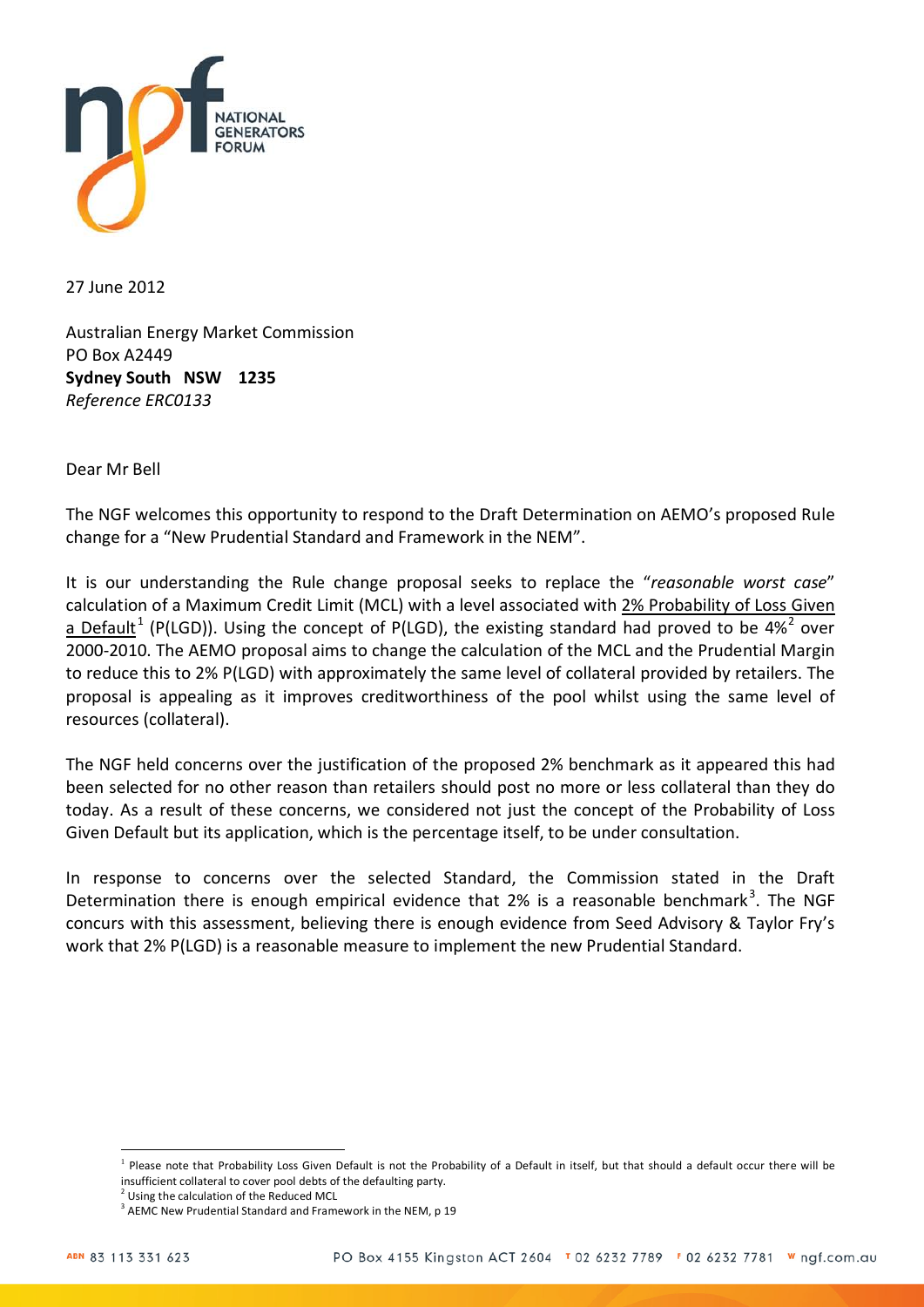The NGF had suggested, given the expected error in setting the 2% P(LGD), it may be prudent to shorten the Credit Period<sup>[4](#page-1-0)</sup> and improve the standard (to a lower percentage). This would be done by maintaining at least a proportion of the existing collateral requirements with the shorter settlement cycle. The results from  $SEED<sup>5</sup>$  $SEED<sup>5</sup>$  $SEED<sup>5</sup>$  showed the Prudential Standard can be improved by reducing the Credit Period, to a P(LGD) of approximately 0.8%, if the same level of collateral is required to the Rule change proposal.

The NGF's pragmatic view was that the proportion of existing collateral that need be retained with a shorter settlement cycle is that to cover the expected error, as calculated by Seed Advisory in its analysis for AEMO and the NGF.

By making this recommendation, the NGF would be spreading the benefits of shortening the settlement cycle across competing objectives of reducing market or credit risk:

- Reduce the level of collateral to ease the Prudential Requirement on our counterparties; or
- Reduce the Probability of Loss Given Default to improve the creditworthiness of the NEM.

The NGF firmly believes the creditworthiness of the pool can be improved without increasing the prudential Requirement on retailers. This can be done by reducing the Credit Period. We are therefore pleased with the statements on the shorter settlement cycle in the draft Determination where the NGF's analysis, completed by Seed Advisory was viewed as a "valuable precursor to any future Rule changes<sup>[6](#page-1-2)</sup>".

If we compare the benefits of combining the Rule change proposal with a shorter credit period, it is clear the economic efficiencies will be greater than that of the adopting the Rule change proposal in isolation. This is not to say the Rule change does not better satisfy the NEO than the existing Rules, therefore the NGF supports the Draft Determination to make the Rule change.

## A comment on AEMO's Credit Limits Procedure Consultation

The NGF wishes to thank for AEMC for allowing it and extension to the consultation period to allow consideration of AEMO's consultation on its new Credit Limits Procedure for the implementation of the Rule change proposal.

The overall aim of the proposal is to hold enough credit support, at the right time, to ensure a level of 2% loss given default of pool debtor. This is expressed by AEMO as:

'prudential probability of exceedance (POE) means the probability of the Market Participant's maximum credit limit being exceeded by its outstandings at the end of the reaction period following the Market Participant exceeding its outstandings limit on any day, and failing to rectify this breach.'

This standard is assessed over the entire life of the NEM and can be considered as an event that is only allowed to happen on average seven times a year. An exceedance event occurs when there is a breach of the trading limit today and in the reaction period there is a run through the Prudential Margin. In this case, if there is a suspension at the end of the reaction period a shortfall to the market would occur.

 $4$  In this instance the Credit Period is the billing week, four weeks settlement and the Reaction Period totalling 42 days.

<span id="page-1-2"></span><span id="page-1-1"></span><span id="page-1-0"></span><sup>&</sup>lt;sup>5</sup> Supplementary Report: the Prudential Standard in the National Electricity Market – January 2012<br><sup>6</sup> AEMC New Prudential Standard and Framework in the NEM, p 20